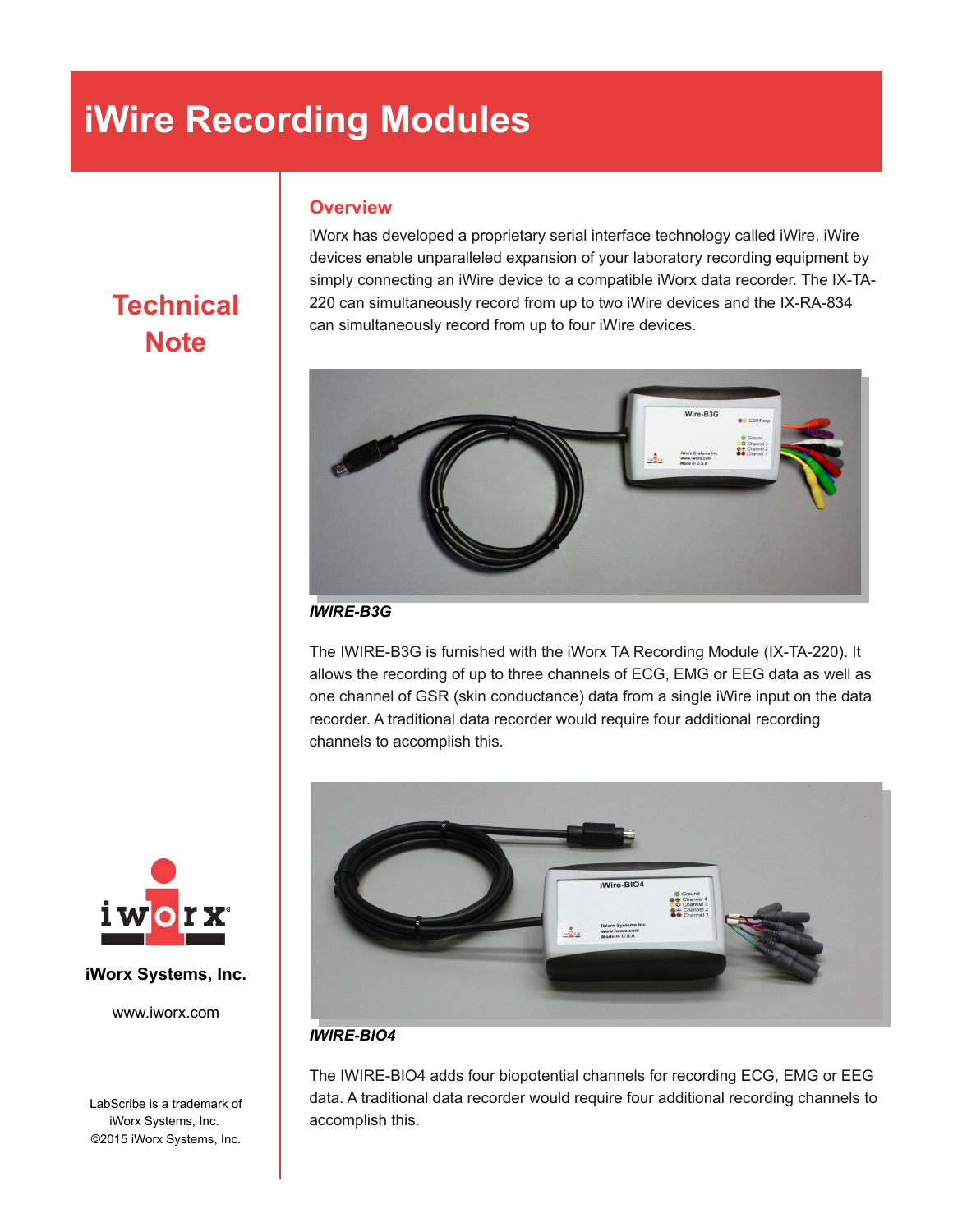## **iWire Recording Modules**



#### *IWIRE-BIO8*

The IWIRE-BIO8 adds eight biopotential channels for recording ECG, EMG or EEG data A traditional data recorder would require eight additional recording channels to accomplish this.



#### *IWIRE-ECG12*

The IWIRE-ECG12 allows you to record 12 ECG leads. A traditional data recorder would require 12 additional recording channels to accomplish this. A dedicated settings file, iWire-12LeadECG, can be found in the Human Heart folder in LabScribe's Settings menu.

## **How to Use the iWire and USB Recording Modules**

Simply connect the iWire device to one of the iWire connectors on the front of the IX-TA-220 or the IX-RA-834 before opening LabScribe.



**iWorx Systems, Inc.**

www.iworx.com